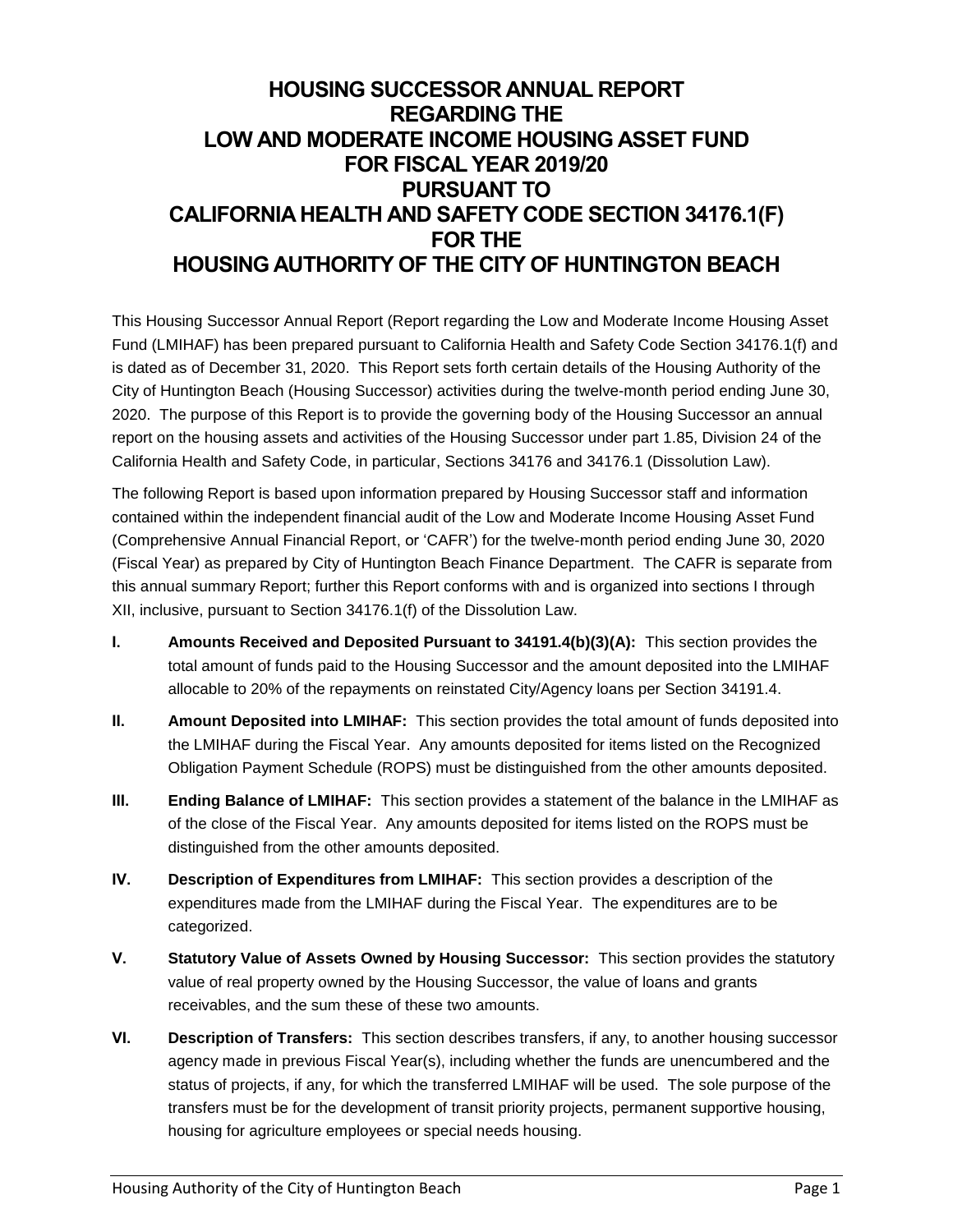- **VII. Project Descriptions:** This section describes any project for which the Housing Successor receives or holds property tax revenue pursuant to the ROPS and the status of that project.
- **VIII. Status of Compliance with section 33334.16:** This section provides a status update on compliance with Section 33334.16 for interests in real property acquired by the former redevelopment agency prior to February 1, 2012. For interests in real property acquired on or after February 1, 2012, provide a status update on the project.
- **IX. Description of Outstanding Obligations under Section 33413:** This section describes the outstanding inclusionary and replacement housing obligations, if any, under Section 33413 that remain outstanding prior to dissolution of the former redevelopment agency as of February 1, 2012 along with the Housing Successor's progress in meeting those prior obligations, if any, of the former redevelopment agency and how the Housing Successor plans to meet unmet obligations, if any.
- **X. Income Test:** This section provides the information required by Section 34176.1(a)(3)(B), or a description of expenditures by income restriction for five-year period, with the time period beginning January 1, 2014 and whether the statutory thresholds have been met. This information is not required to be reported until 2024 for the FY 2019/20 – FY 2023/24 reporting period.
- **XI. Senior Housing Test:** This section provides the percentage of units of deed-restricted rental housing restricted to seniors and assisted individually or jointly by the Housing Successor, its former redevelopment Agency, and its host jurisdiction within the previous 10 years in relation to the aggregate number of units of deed-restricted rental housing assisted individually or jointly by the Housing Successor, its former Redevelopment Agency and its host jurisdiction within the same time period. For this Report the ten year period reviewed is July 1, 2010 through June 30, 2020.
- **XII. Excess Surplus Test:** This section provides the amount of excess surplus in the LMIHAF, if any, and the length of time that the Housing Successor has had excess surplus, and the Housing Successor's plan for eliminating the excess surplus.
- **XIII. Inventory of Homeownership Units:** This section provides a summary of covenanted homeownership units assisted by the former redevelopment agency or the housing successor that include an equity sharing and repayment provisions, including (a) number of units; (b) number of units lost to the portfolio in the last fiscal year and the reason for those losses, and (c) any funds returned to the housing successor pursuant to losses or repayments.

This Report is to be provided to the Housing Successor's governing body by December 31, 2020. In addition, this Report, CAFR and the former redevelopment agency's pre-dissolution Implementation Plans are to be made available to the public on the City's website.

## **I. Amounts Received and Deposited Pursuant to 34191.4(B)(3)(A)**

The former redevelopment agency and City did not enter into any loans that are to be repaid.

#### **II. Amount Deposited into LMIHAF**

A total of \$6,518,471 was deposited into the LMIHAF during the Fiscal Year, of which none of the funds deposited into the LMIHAF were held for items listed on the ROPS.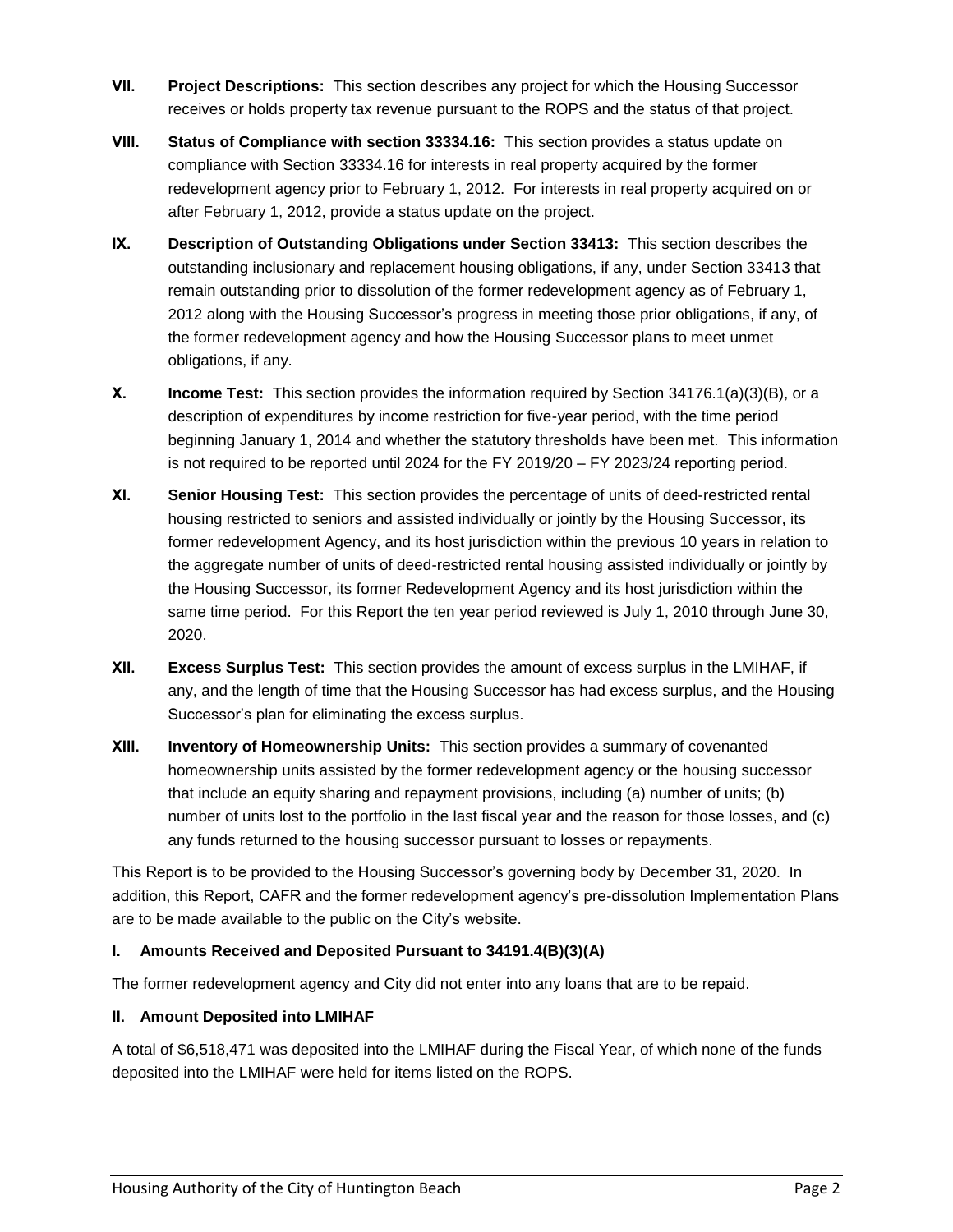The deposits are allocated as follows:

|                              | FY 2019/20<br><b>Totals</b> | % of<br>Total |
|------------------------------|-----------------------------|---------------|
| Payment from Loans           | \$5,476,924                 | 84%           |
| Interest Income              | 243,787                     | 4%            |
| Other Income                 | 797.760                     | 12%           |
| <b>Total LMIHAF Deposits</b> | \$6,518,471                 | 100%          |

### **III. Ending Balance of LMIHAF**

At the close of the Fiscal Year, the ending balance in the LMIHAF was \$20,595,878, of which \$9,343,674 is available. \$6,095,921 of the available funds have been earmarked for two separate fixed assets acquisitions. None of the funds were held for items listed on the ROPS.

#### **IV. Description of Expenditure from LMIHAF**

The following is a description of expenditures from the LMIHAF by category:

|                                                             | FY 2019/20  |
|-------------------------------------------------------------|-------------|
| Monitoring & Administration Expenditures                    | \$278,004   |
| Homeless Prevention & Rapid Rehousing Services Expenditures | \$205,220   |
| <b>Housing Development Expenditures</b>                     |             |
| Expenditures on Low Income Units <sup>1</sup>               | \$121,620   |
| Expenditures on Very-Low Income Units <sup>2</sup>          | 283,780     |
| Expenditures on Extremely-Low Income Units                  | 900,000     |
| <b>Total Housing Development Expenditures</b>               | \$1,305,400 |
| <b>Total LMIHAF Expenditures</b>                            | \$1,788,624 |

The Housing Successor is allowed to spend up to the greater of \$200,000 or 5% of the value of the Housing Assets Portfolio (defined and calculated in Section V), which totals \$9,484,164, on Monitoring and Administration Expenditures. Therefore, the Housing Successor is only using approximately 59% of the maximum allowable \$474,208 for Monitoring and Administration Expenditures.

The City of Huntington Beach has committed six (6) years of funding for a Homeless Police Liaison Officer of approximately \$220,000 a year, which will expire in September 2021.

## **V. Statutory Value of Assets Owned by Housing Successor in LMIHAF**

Under the Dissolution Law and for purposes of this Report, the "statutory value of real property" means the value of properties formerly held by the former redevelopment agency as listed on the housing asset transfer schedule approved by the department of Finance as listed in such schedule under Section 34176(a)(2), the value of the properties transferred to the Housing Successor pursuant to Section 34181(f), and the purposes price of property(ies) purchased by the Housing Successor. Further, the value of loans and grants receivable is included in these reported assets held in the LMIHAF.

 $\overline{\phantom{a}}$ 

 $1$  The Housing Successor made a \$405,400 payment on the Emerald Cove bonds. Approximately 30% of the payment is attributed to low income units. This expenditure is not to be included in the Income Targeting Test (Section X).

 $<sup>2</sup>$  Approximately 70% of the Emerald Cove bond payment is attributed to very-low income units. This expenditure</sup> is not to be included in the Income Targeting Test (Section X).-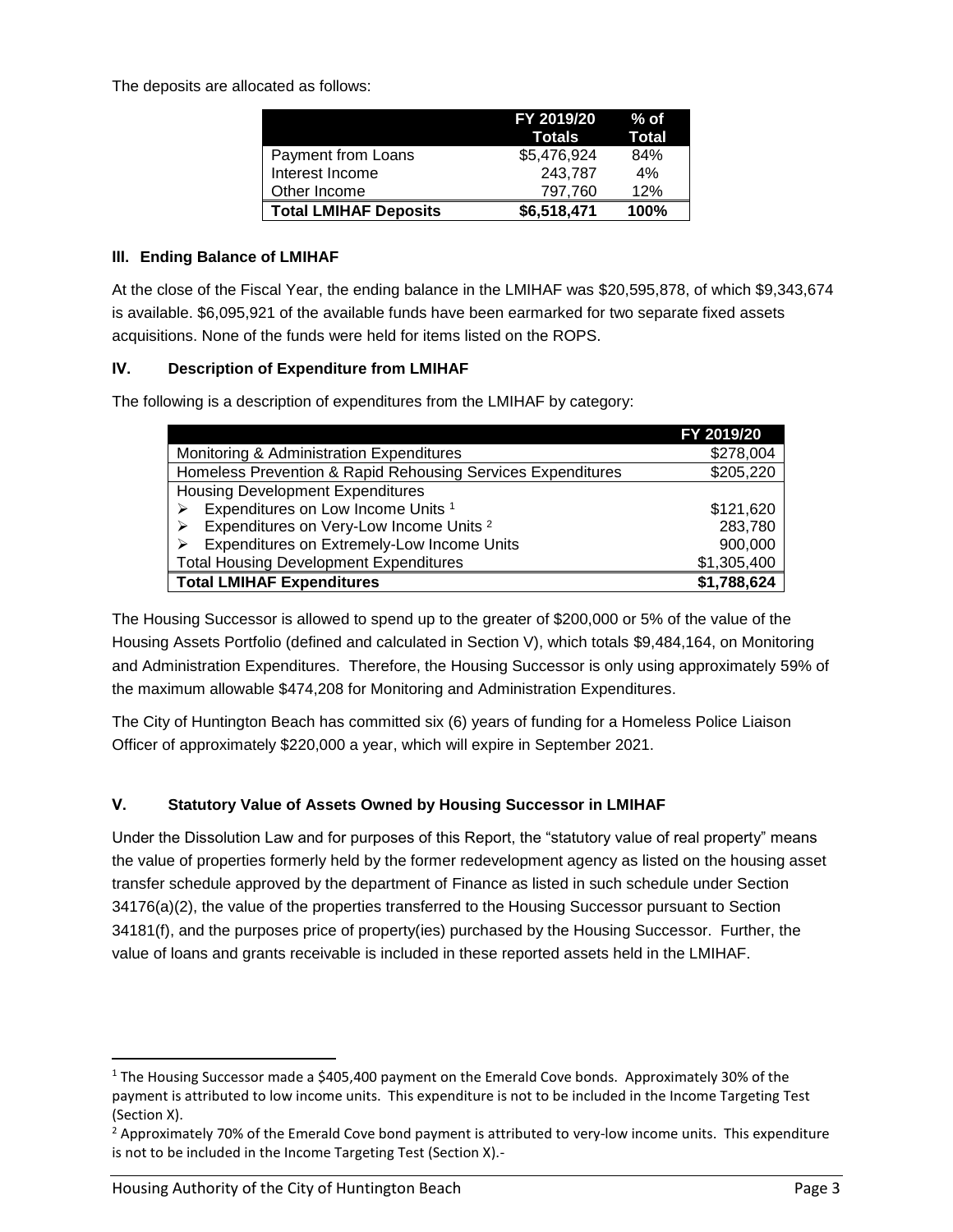The following provides the statutory value of assets owned by the Housing Successor:

|                                                             | As of End of<br>FY 2019/20 |
|-------------------------------------------------------------|----------------------------|
| Statutory Value of Real Property Owned by Housing Successor | \$885,000                  |
| Value of Loans and Grants Receivables                       | 8.599.164                  |
| <b>Total Value of Housing Assets</b>                        | \$9,484,164                |

### **VI. Description of Transfers**

The Housing Successor did not make any LMIHAF transfers to other Housing Successor(s) under Section 34176.1(c)(2) during the Fiscal Year.

### **VII. Project Descriptions**

The Housing Successor does not receive or hold property tax revenue pursuant to the ROPS.

#### **VIII. Status of Compliance with Section 33334.16**

With respect to interests in real property acquired by the former redevelopment agency prior to February 1, 2012, the time periods described in Section 33334.16 shall be deemed to have commenced on the date that the Department of Finance approved the property as a housing asset in the LMIHAF; thus, as to real property acquired by the former redevelopment agency now held by the Housing Successor in the LMIHAF, the Housing Successor must initiate activities consistent with the development of the real property for the purpose for which it was acquired within five years of the date of the DOF approved such property as a housing asset.

The following provides a status update on the real property or properties housing asset(s) that were acquired prior to February 1, 2012 and compliance with five-year period:

| Address             | <b>Date Approved</b><br>by DOF as<br><b>Housing Asset</b> | Deadline to Initiate<br><b>Development</b><br><b>Activity</b> | <b>Status of Activity</b>          |
|---------------------|-----------------------------------------------------------|---------------------------------------------------------------|------------------------------------|
| Bowen Court         | 2/1/2002                                                  | N/A                                                           | The property is encumbered with a  |
| 1968-82 Lake Street |                                                           |                                                               | ground lease that expires in 2062. |

The following property was acquired by the Housing Successor using LMIHAF on or after February 1, 2012:

| <b>Address</b>            | <b>Date Acquired</b><br>by Housing<br><b>Successor</b> | <b>Deadline to Initiate</b><br><b>Development</b><br><b>Activity</b> | <b>Status of Activity</b>                                                                                                                                                                                                                                        |
|---------------------------|--------------------------------------------------------|----------------------------------------------------------------------|------------------------------------------------------------------------------------------------------------------------------------------------------------------------------------------------------------------------------------------------------------------|
| 15311-15323 Pipeline Lane | 5/8/2019                                               | N/A                                                                  | The Housing Authority sold the property<br>for \$2,667,000 of which \$781,000 was<br>deposited back into the LMIHAF<br>account.                                                                                                                                  |
| 17631 Cameron Lane        | 8/19/2020                                              | N/A                                                                  | The Housing Successor entered into a<br>Purchase and Sale Agreement on<br>3/16/2020 to purchase the property for<br>\$2,977,010, of which \$50,000 in LMIHAF<br>money was paid in FY 2019/20 as a<br>deposit. The property closed escrow in<br>early FY 2020/21. |
| 17642 Beach Blvd          | N/A                                                    | N/A                                                                  | The Housing Successor entered into an<br>Option Agreement to purchase the Site<br>for \$2,989,250 on 3/16/2020. The option<br>cannot be exercised until January 2021,<br>and escrow is scheduled to close on<br>January 4, 2021.                                 |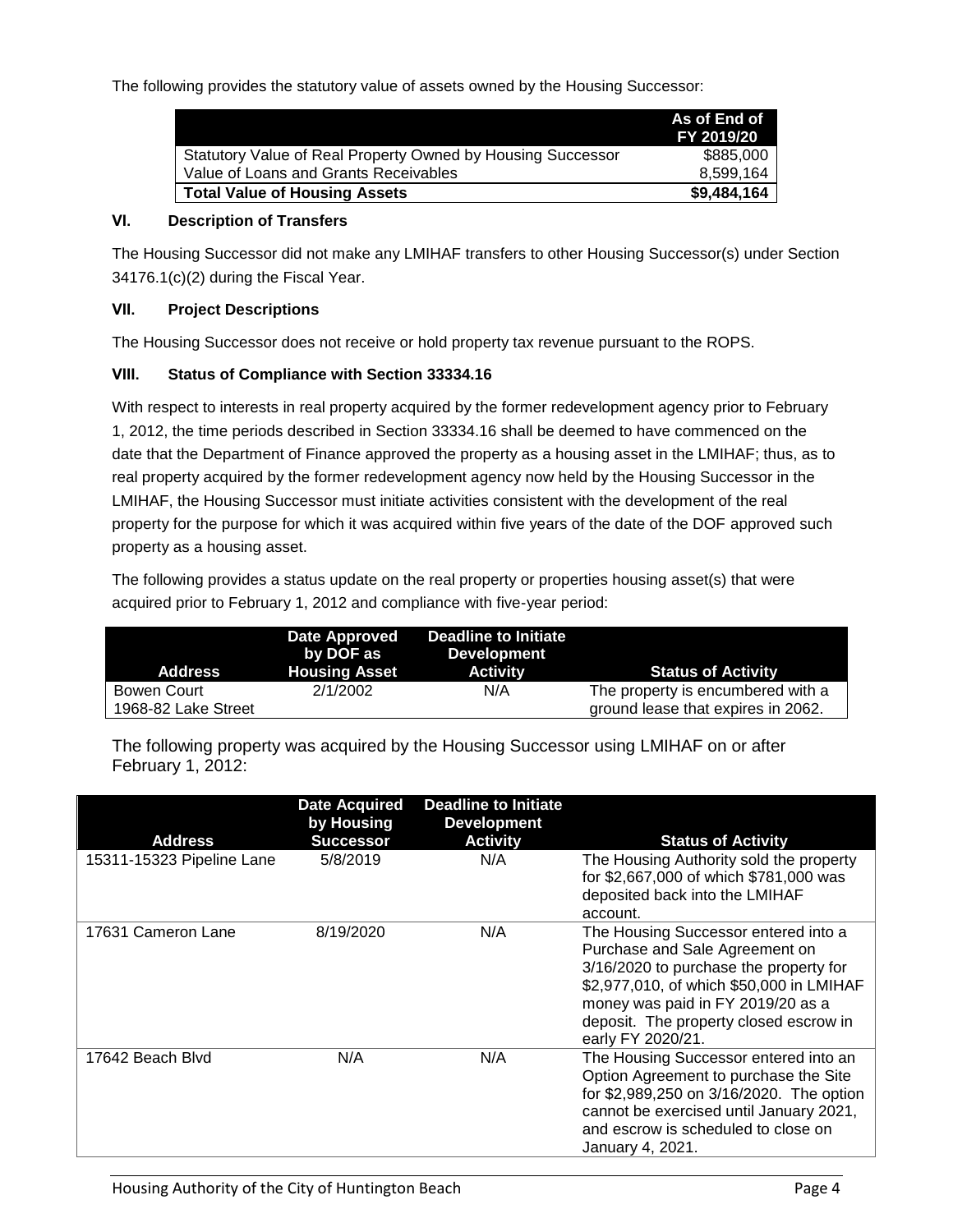## **IX. Description of Outstanding Obligations Pursuant to Section 33413**

**Replacement Housing:** According to the 2010-2014 Implementation Plan for the former redevelopment agency, no Section 33413(a) replacement housing obligations were transferred to the Housing Successor.

**Inclusionary / Production Housing:** According to the 2010-2014 Implementation Plan for the former redevelopment agency, no Section 33413(b) inclusionary/production housing obligations were transferred to the Housing Successor.

The former redevelopment agency's Implementation Plans are posted on the City's website.

## **X. Income Targeting Test**

Section 34176.1(a)(3)(A) states that all funds remaining after the monitoring and administration and homeless prevention and rapid rehousing services expenditures are deducted must be used for the development of housing affordable to and occupied by households earning 80% or less of the area median income (AMI), with at least 30% of these remaining funds expended for the development of rental housing affordable to and occupied by households earning 30% or less of the AMI and no more than 20% of these remaining funds expended for the development of housing affordable to and occupied by households earning between 60% and 80% of the AMI. The Housing Successor must demonstrate in the 2019 annual report, and every five years thereafter, that the Housing Successor Agency comply with these expenditure requirements.

If the Housing Successor fails to comply with the Extremely-Low Income requirement in any five-year period, then the Housing Successor must ensure that at least 50% of the funds remaining in the LMIHAF be expended in each fiscal year following the latest fiscal year following the report on households earning 30% or less of the AMI until the Housing Successor demonstrates compliance with the Extremely-Low Income requirement.

If the Housing Successor exceeds the expenditure limit for households earning between 60% and 80% of the AMI in any five year report, the Housing Successor shall not expend any of the remaining funds for households earning between 60% and 80% of the AMI until the Housing Successor demonstrates compliance with this limitation in an annual report.

For purposes of this calculation, "development" means new construction, acquisition and rehabilitation, substantial rehabilitation as defined in Section 33413, acquisition of long-term affordability covenants on multifamily units as described in Section 33413, or the preservation of an assisted housing development that is eligible for prepayment or termination or for which within the expiration of rental restrictions is scheduled to occur within five years.

The FY 2018/19 Summary Report found the Housing Successor to be in compliance with the Income Targeting Test for the period of January 1, 2014 through FY 2018/19 (First Reporting Period). This information is not required to be reported again until 2024 for the Second Reporting Period, or FY 2019/20 through FY 2023/24.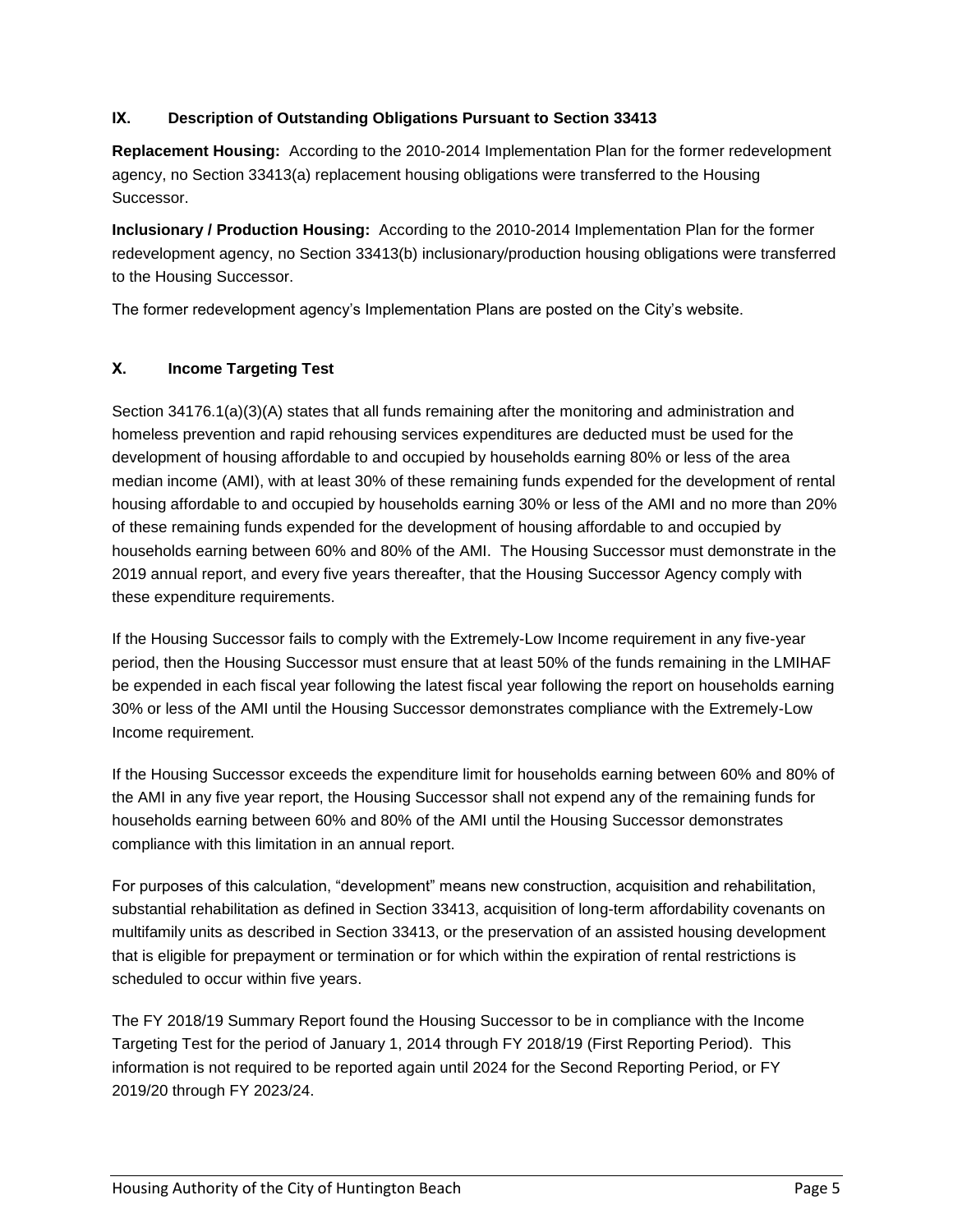## **XI. Senior Housing Test**

The Housing Successor is to calculate the percentage of units of deed-restricted rental housing restricted to seniors and assisted by the Housing Successor, the former redevelopment agency and/or the City within the previous 10 years in relation to the aggregate number of units of deed-restricted rental housing assisted by the Housing Successor, the former redevelopment agency and/or City within the same time period. If this percentage exceeds 50%, then the Housing Successor cannot expend future funds in the LMIHAF to assist additional senior housing units the Housing Successor or City assists and construction has commenced on a number of restricted rental units that is equal to 50% of the total amount of deedrestricted rental unit.

The following summarizes the number of deed-restricted rental housing units produced by the formerredevelopment agency and Housing Successor over the past 10 years (July 1, 2010 – June 30, 2020):

| <b>Project Name</b>             | Year<br><b>Built</b> | # of Senior<br><b>Units</b> | # of Non-<br><b>Senior Units</b> | Total #<br>of Units |
|---------------------------------|----------------------|-----------------------------|----------------------------------|---------------------|
| Jamboree IV                     | 2010                 |                             |                                  |                     |
| Oceana                          | 2016                 |                             | 48                               | 48                  |
| OCCHC - Barton                  | 2016                 |                             |                                  | 4                   |
| OCCHC - 11 <sup>th</sup> Street | 2017                 |                             |                                  |                     |
| <b>Total Units</b>              |                      |                             | 60                               | 60                  |

The following provides the Housing Successor's Senior Housing Test for the 10-year period of July 1, 2010 to June 30, 2020:

|                                   | EV<br>2019/20 |
|-----------------------------------|---------------|
| # of Assisted Senior Rental Units |               |
| # of Total Assisted Rental Units  | 60            |
| <b>Senior Housing Percentage</b>  | በ%            |

As illustrated above, the Housing Successor is in compliance with the 2020 Senior Housing Test.

## **XII. Excess Surplus Test**

Excess Surplus is defined in Section 34176.1(d) as an unencumbered amount in the account that exceeds the greater of one million dollars (\$1,000,000) or the aggregate amount deposited into the account during the Housing Successor's preceding four Fiscal Years, whichever is greater.

The following provides the Excess Surplus test for the preceding four Fiscal Years:

| Available Housing Funds - FY 2019/20                             |              |
|------------------------------------------------------------------|--------------|
| LMIHAF Balance FY 2019/20                                        | \$20,595,878 |
| (Less) Accounts Receivables                                      | (1,803,996)  |
| Add: Accounts Payable                                            | 85,956       |
| (Less) Notes and Loans                                           | (8,599,164)  |
| (Less) Land                                                      | (885,000)    |
| (Less) 17631 Cameron Lane Deposit                                | (50,000)     |
| (Less) 17631 Cameron Lane, Including Closing Costs, Less Deposit | (2,992,197)  |
| (Less) 17642 Beach Blvd Purchase Option, Including Closing Costs | (3,053,724)  |
| Available Housing Funds - FY 2019/20                             | \$3,297,753  |